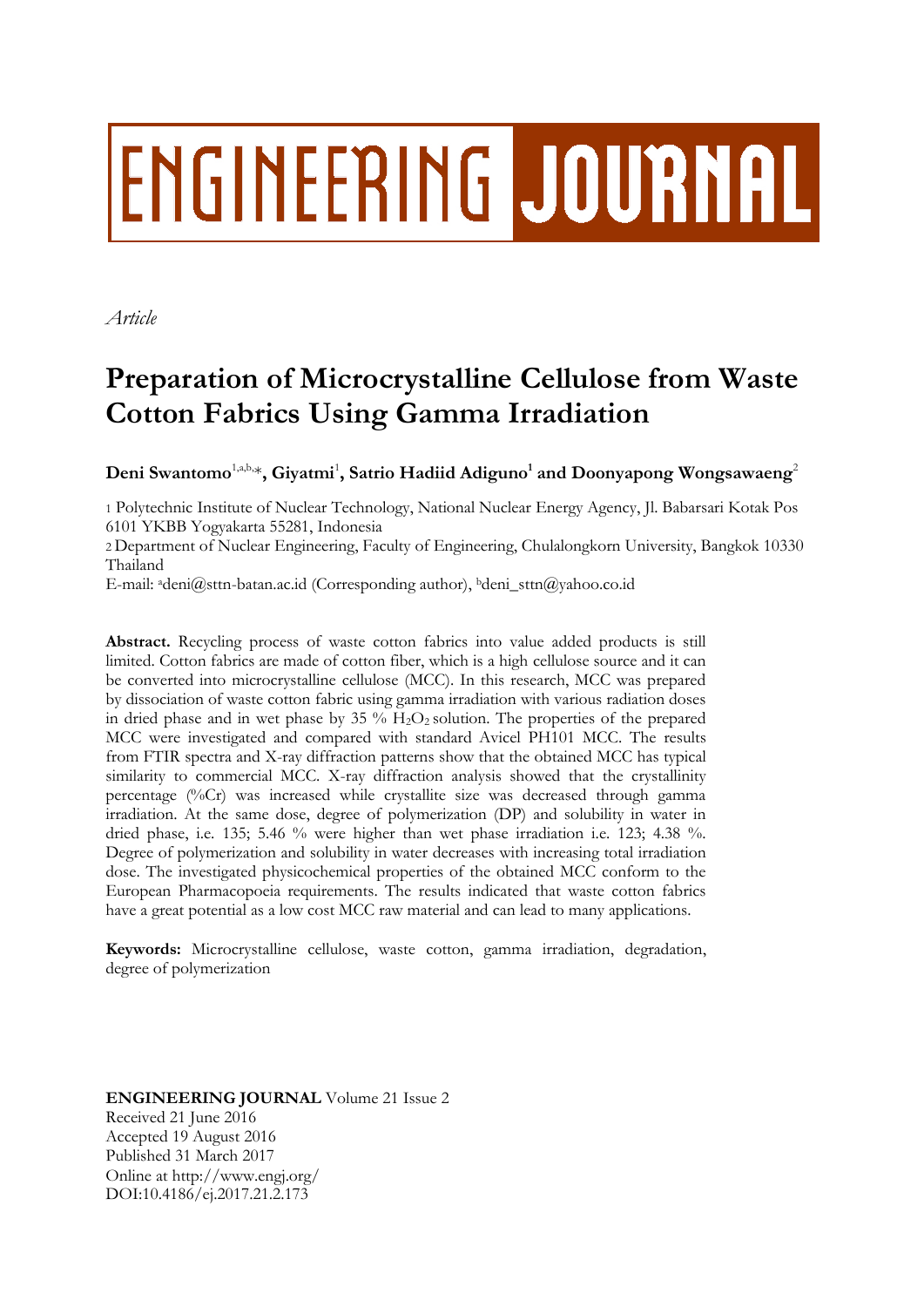# **1. Introduction**

An increasing number of textile industries, especially in Indonesia can improve the economy, but will also have a negative impact to the environment such as abundant waste cotton fabrics. Generally, these waste leftover materials of textile industry end in waste stations and are usually landfilled or incinerated which can create environmental pollution. Various processes for waste cotton fabrics recycling have been developed to increase the value-added products such as preparing cellulose derivative [1], composite fillers [2], bio adsorbent [3], and bio energy [4]. Cellulose content in the waste cotton fabrics is very high at around 95 - 99%, so one potential way to high value utilization is to extract them as microcrystalline cellulose (MCC). Due to an excellent compatibility and low chemical reactivity, MCC has been used in the pharmaceutical industry [5], in food applications as a texturizing agent and fat replacer [6], and additive in composite [2].

MCC is a fine, white, odorless, crystalline powder, and a biodegradable material, which is purified, partially depolymerized cellulose prepared by treating alpha cellulose [5, 7]. In industrial manufacture, MCC is obtained from the processing of wood fiber (plant), but in some studies, MCC can be obtained from oil palm biomass residue [7], agriculture residues [8], bacterial cellulose [9], and waste cotton fabrics [2]. MCC is synthesized on an industrial scale by hydrolysis of cellulose using dilute mineral acids. High acids consumption leads to high production cost and environmental problems. Recently there has been a growing interest in various methodologies of MCC production processes to improve its properties. In recent years researchers reported a number MCC synthesis methods such as using thermo catalytic treatment of wood pulp [10], enzymatic hydrolysis of starch [11], ultrasonic and microwave processes of wheat bran [12], and ionizing radiation such as electron beam irradiation of pulp [13] and gamma irradiation of jute fiber [14]. Properties of raw materials and method of preparation influence the overall characteristics of MCC.

Radiation induced cellulose degradation in microcrystalline cellulose preparation is one of the most promising methods because of the easy handling at room temperature, large penetration in cellulose matrix, rapid, scalable, and clean physical process with much less chance of contamination. Generally, high irradiation doses produce free radicals which induce chemical and physical modifications in the cellulose. Interaction of ionizing radiation such as gamma radiation and electron beam radiation with polymer structure consist two simultaneous processes: the crosslinking mechanism, consisting in the creation of new inter or intra chains chemical bonds and the degradation of polymer structure. Synthesis and characterization of MCC from waste cotton fabrics have previously been reported, but until now no researchers have reported a comprehensive synthesis and characterization of MCC from gamma irradiation of cotton fabrics, or its comparison with commercial MCC. In the present study, the synthesis and characterization of MCC from waste cotton fabrics using simultaneous gamma irradiation technique were studied. The chemical structure and crystallinity of MCC were investigated to confirm and to monitor the structural changes induced by gamma irradiation. The effects of medium phase and irradiation doses on MCC characterization were investigated and discussed in detail.

# **2. Experimental Procedure**

#### **2.1. Preparation of Microcrystalline Cellulose using Gamma Irradiation**

Waste cotton fabrics were collected from tailoring workshops and subjected to cutting and shredding processes. MCC was prepared by disintegrated waste cotton using 35 % hydrogen peroxide for 2 hours at 90 0C. The mixtures were irradiated using Gamma Chamber-40 with varying total dose of 10, 30, 50, 70, and 100 kGy at the dose rate of 10 kGy/hr. Irradiations were accomplished in open atmosphere and at room temperature. MCC was washed with distilled water and grounded into a fine powder by using rotary ball mill.

#### **2.2. Characterization of Microcrystalline Cellulose**

Characterization using FTIR spectroscopic technique of sample was carried out to follow the change in the functionality of cellulose as a result of gamma irradiation. FTIR study of MCC was done using Thermo Nicolet Avatar FTIR spectrophotometer. X-ray diffraction studies were performed under ambient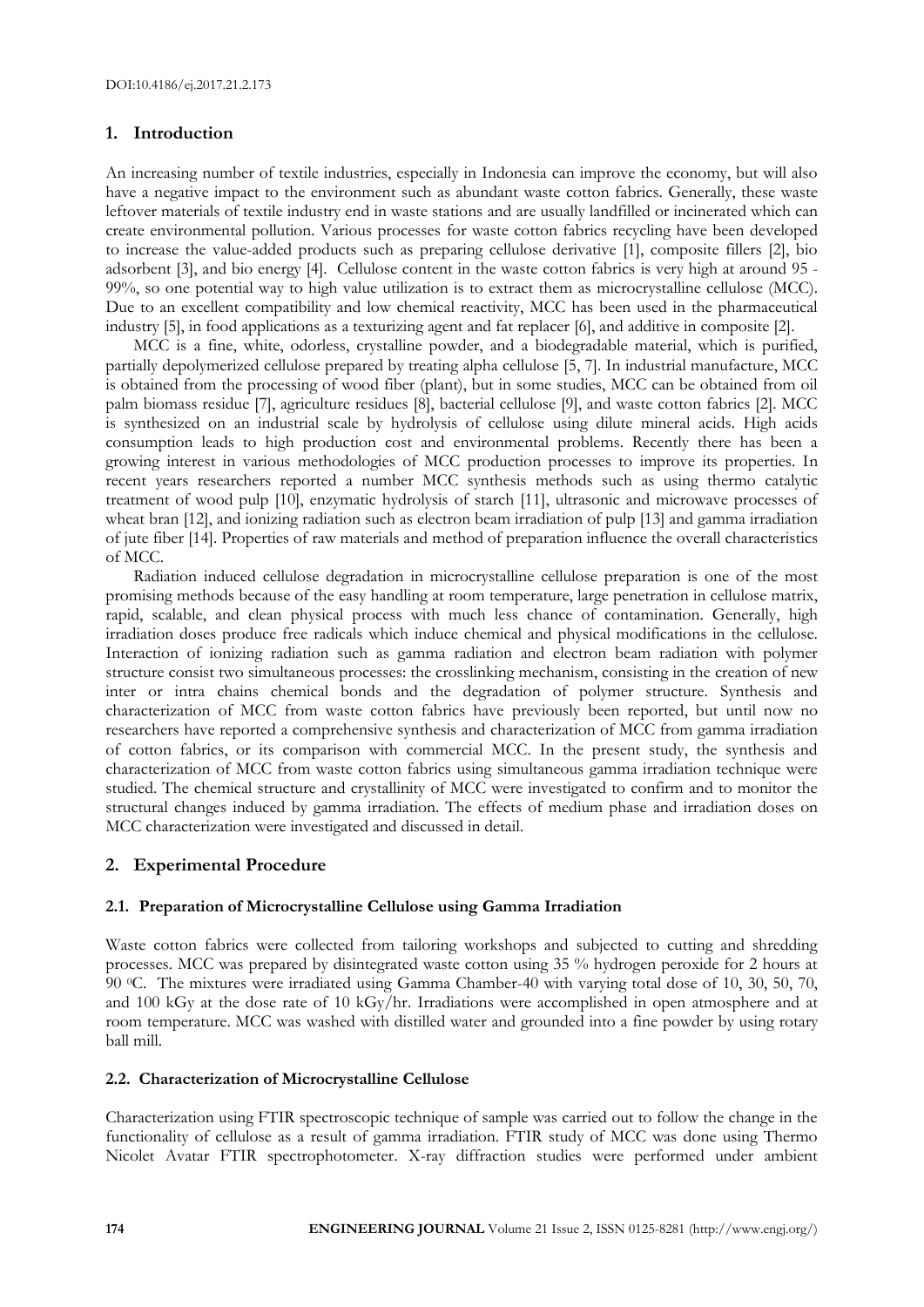conditions, using X-ray Diffractometer XRD (Shimadzu tipe 6000). Percentage crystallinity (%Cr) [15] was calculated according to Eq. (1).

$$
\% \operatorname{Cr} = \frac{\mathbf{I}_{22}}{\mathbf{I}_{22} + \mathbf{I}_{18}} \tag{1}
$$

Where,  $I_{22}$  and  $I_{18}$  are the crystalline and amorphous intensities at 20 scale close to 22<sup>0</sup> and 18<sup>0</sup>, respectively. Crystallite sizes were calculated from the Scherrer equation [16] as follows:

$$
L = \frac{k \lambda}{\beta \cos \theta} \tag{2}
$$

where L is the size of crystallite (nm), k is the Scherrer constant (0.94),  $\lambda$  is the X-ray wavelength (0.15418 nm),  $\beta$  is the FWHM (full width at half maximum) of the lattice plane reflection in radian, and  $\theta$  is the corresponding Bragg angle (reflection angle).

Degree of polymerization (DP) of cellulose samples was determined by viscosity measurements in a cupri ethylenediamine solution using an Ostwald viscometer according to European Pharmacopoeia [10] standard and then calculated using Eq. (3).

$$
DP = \frac{95 \times \eta_c}{m \times \left(\frac{(100 - b)}{100}\right)}
$$
(3)

Where, m is the material mass and b is the loss on drying (%). Solubility in water of MCC and physicochemical properties were carried out in accordance with European Pharmacopoeia [17].

# **3. Result and Discussion**

#### **3.1. Characterization of Microcrystalline Cellulose Using FTIR Spectroscopy**

FTIR spectroscopy was employed to confirm the successful synthesis of MCC by comparing functionality of the original cellulose with that of MCC product and MCC commercial. Figure 1 show FTIR spectra of original cellulose from waste cotton fabrics, MCC that was prepared by using the different radiation doses at wet phase irradiation, and MCC commercial. All spectra results revealed almost similar spectra patterns to commercial MCC which is an indication that synthesized samples have similar characteristics and chemical composition to commercial MCC. The presence of OH stretching and C-H stretching vibration is indicated by the broad absorption band at around 3300 cm-1 and 2900 cm–<sup>1</sup> [16, 17]. The broad absorption band around 1650 cm<sup>-1</sup> is due to C=O stretching, and the absorption around 1064 cm<sup>-1</sup> is related to C-O-C glycosidic. The most obvious characteristic of the cellulose spectra is the presence of the absorption band at 894 cm<sup>-1</sup>, which indicates C-H vibration characteristic of  $\beta$ -glycosidic linkages between the anhydroglucose units in cellulose [18]. These similar results were observed in isolating MCC from waste cotton fabrics using mixed acid hydrolysis [2]. Another study also obtained similar FTIR spectra while preparing MCC from Alfa fibers [16] and fruit waste [17] using acid hydrolysis. No significant effect on FTIR spectra was observed for gamma irradiation dose ranging from 0 to 70 kGy which indicates no strong reaction occurred. At irradiation dose of 100 kGy, FTIR spectra were observed differently in the peak intensity. Broad absorption of OH and C-H stretching decreases due to condensation reactions which is a decrease of intermolecular hydrogen bonds. This result showed a good agreement with Danu et al. [19] upon degradation of oil palm empty fruit bunch by electron beam irradiation. The absorbance of carbonyl groups at 1650 cm-1 and asymmetric C-H deformation in hemicelluloses at 1460 cm-1 decrease until almost disappear completely. Baccaro et al [20] obtained a similar result for gamma irradiated pure cellulose. Disappearance of the absorbance of irradiated maple wood cellulose by  $CO<sub>2</sub>$  laser was also evident [21]. Condensation reactions of lignin and deacetylation of hemicelluloses as a consequence of the oxidative degradation due to higher irradiation doses may eliminate the absorbance. The decrease in the broad absorption at 1064 cm<sup>-1</sup> and 894 cm<sup>-1</sup> is caused by cleavage of  $\beta$ -glycosidic linkages. At high irradiation dosages, the cleavage reactions were duplicated and resulted in an increase of glycosidic bonds breakage [20, 22].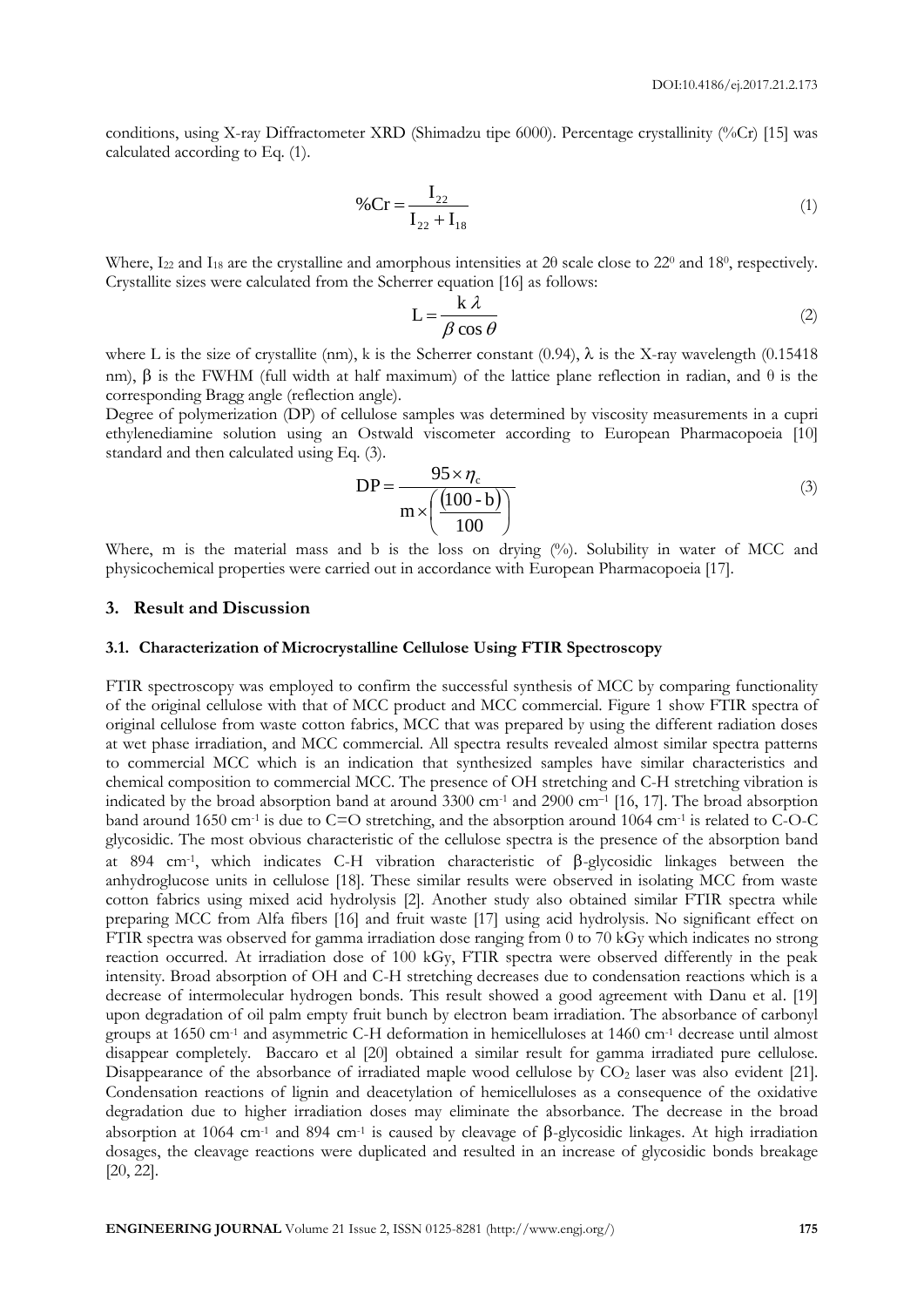

Fig. 1. FTIR spectra of cotton cellulose and MCC with various irradiation doses.

The effect of dried and wet medium phase gamma irradiation on FTIR spectra of MCC is presented in Fig. 2.



Fig. 2. FTIR spectra of MCC synthesized under dried and wet phase irradiation.

Compared to FTIR spectra of irradiated waste cotton fabrics synthesized under wet phase irradiation, dried phase irradiation exhibits only a slight decrease in peak intensity. In dried phase, cellulose could be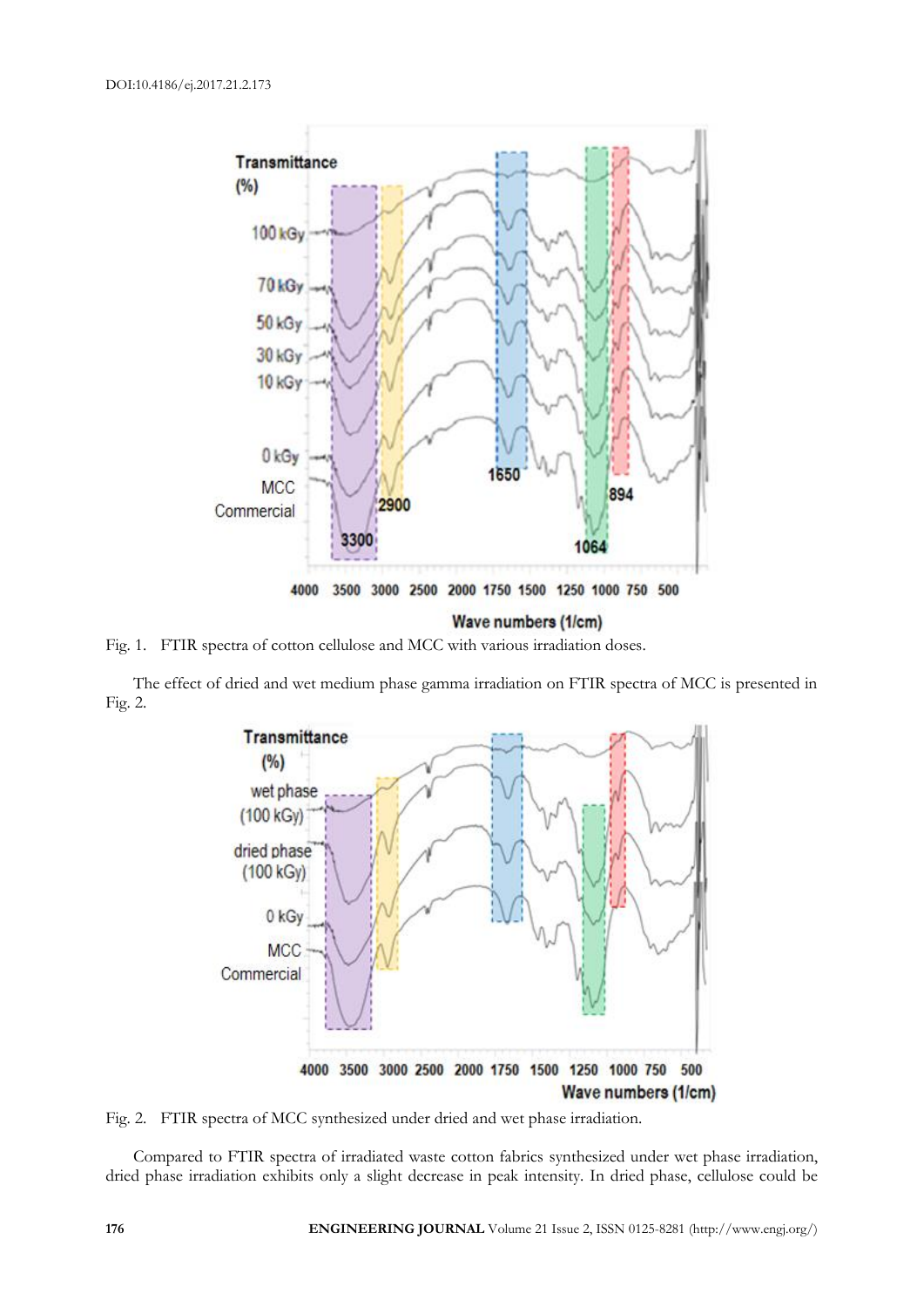degraded due to a scission of glycosidic bond directly by gamma radiation. Irradiation of cellulose in a wet phase in the presence of hydrogen peroxide could increase cellulose degradation due to higher OH radical formation. Hydroxyl radical which is enhanced through radiolysis of H<sub>2</sub>O<sub>2</sub> can increase cleavage of  $\beta$ glycosidic linkages of cellulose. The similar synergetic effect is observed for degradation of chitosan with gamma radiation and hydrogen peroxide [23].

#### **3.2. Characterization of Microcrystalline Cellulose Using X-ray Diffraction**

X-ray diffractograms of waste cotton cellulose, MCC from irradiated cellulose, and MCC commercial are shown in Figs. 3, 4, and 5. All diffractograms exhibit main crystal planes of the crystalline cellulose I structure with the main characteristic peaks localized at 140, 180, 220 and 340 and diffraction patterns of MCC from irradiated waste cotton fabrics are almost similar to those of MCC commercial. After irradiating the waste cotton to a dose of 50 kGy in the wet phase, an increase in the crystallinity was observed in the XRD patterns which shows increasing peak intensity especially at 22<sup>0</sup> and is summarized in Table 1.



Fig. 3. X-ray diffractograms of waste cotton.



Fig. 4. X-ray diffractograms of MCC from wet phase irradiation 50 kGy.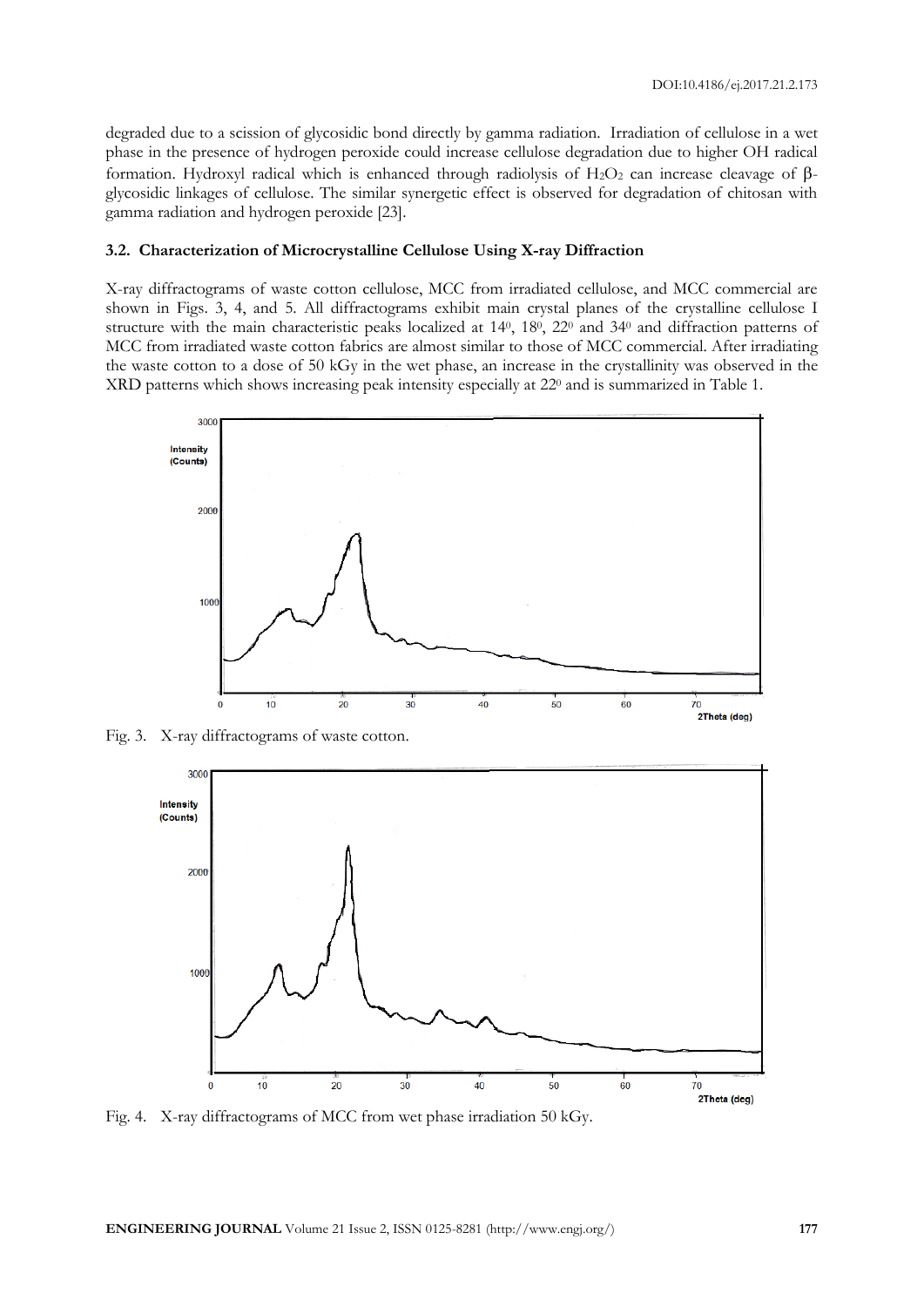

Fig. 5. X-ray diffractograms of MCC commercial.

Table 1. Crystallinity of waste cotton, irradiated waste cotton and MCC commercial.

| Cellulose type                             | Percentage<br>crystallinity<br>$\frac{1}{2}$ | Crystallite<br>sizes (nm) |
|--------------------------------------------|----------------------------------------------|---------------------------|
| Waste cotton fabrics                       | 62.63                                        | 5.92                      |
| MCC from 50 kGy<br>irradiated waste cotton | 70.80                                        | 4.65                      |
| MCC commercial                             | 76.88                                        | 4.00                      |

The percentage crystallinity of MCC from irradiated waste cotton fabric increased from 62.63 % to 70.80 %. It was also found that gamma irradiation slightly decreased crystallite size of cellulose. The resulting crystallinity of MCC is between the ranges for MCC commercial. In cotton cellulose structure, cellulose fibers are surrounded by hemicellulose and lignin structure. Increasing percentage crystallinity occurs due to degradation of the hemicelluloses, which is more amorphous than cellulose during irradiation. The amorphous part is more reactive to gamma radiation compared to the crystalline part because the cohesive energy density in the crystalline form is much higher than that for amorphous cellulose. Interaction of gamma radiation with hemicellulose is degradation by cleavage of glycosidic bonds between cellulose and hemicellulose with subsequent releasing individual crystallites that was confirmed by FTIR spectra. Tanvir et al [24] also observed the increasing crystallinity of irradiated cellulose film by gamma radiation at low radiation doses. Another study also obtained similar results while producing MCC from banana plant waste during the hydrolysis process, because part of the amorphous components was slightly removed due to scouring with an alkali solution [18]. However, the result published by Danu et al. [19] showed that degree of crystallinity of irradiated oil palm empty fruit bunch by electron beam decreased with irradiation dose up to 400 kGy. Furthermore, crystallinity of MCC derived from fibrillated cellulose was reduced from 87% to 45% with a radiation dose of 1000 kGy. At high radiation doses, interaction between ionizing radiation with cellulose might increase free radicals formation such that these radicals could also cause random cleavage chemical bonds of cellulose crystalline molecules.

#### **3.3. Degree of Polymerization (DP)**

Degree of polymerization describes the property of chain length of cellulose, expressed in numbers of constituents of anhydrous glucose. Figure 6 shows the dependence of the DP of cotton fabrics cellulose on gamma irradiation doses for wet phase irradiation.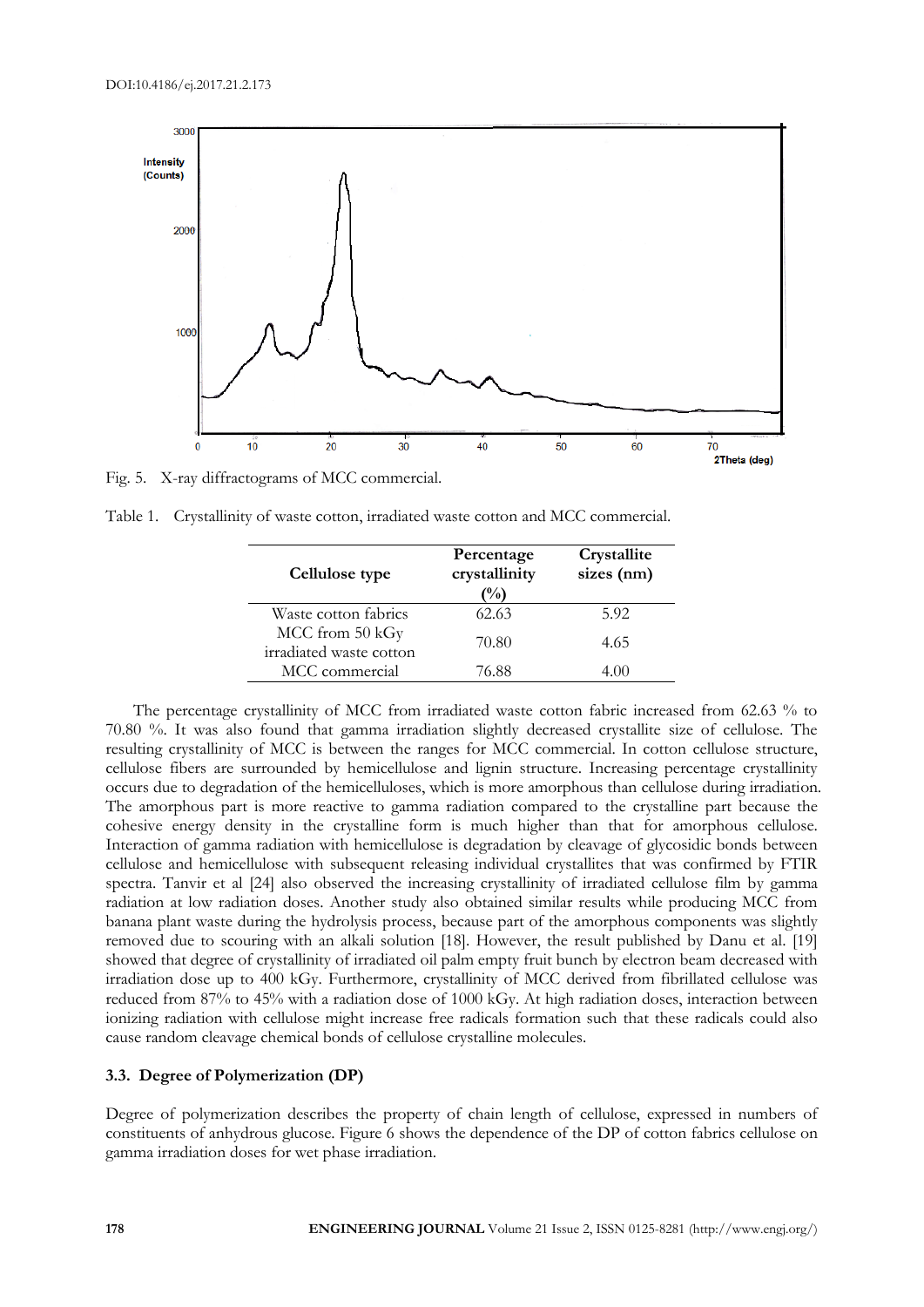

Fig. 6. Effect of radiation dose on the degree of polymerization of cellulose for wet phase irradiation.

It can be seen that DP of waste cotton cellulose decreased with an increase of gamma irradiation dose, indicating a decrease in molecular weight. DP reduction during gamma irradiation was due to direct chain scission at the  $\beta$ -glycosidic linkages, or an oxidation process following initiation caused by high energy radiation. Increasing irradiation dose increases reactive radicals by breaking of hydrogen bonds, thus reducing DP as confirmed by FTIR spectra. Similar results have been observed by Henniges et al. [13] that an increasing electron beam irradiation dose decreased DP of cellulosic materials.

The effect of dried and wet medium phase gamma irradiation on DP of MCC is shown in Table 2.

Table 2. Effect of medium phase irradiation on DP (100 kGy irradiation dose).

| Type medium phase<br>irradiation | Degree of<br>polymerization |
|----------------------------------|-----------------------------|
| Wet medium phase                 | 123                         |
| Dried medium phase               | 135                         |

The result shows the dependence of the change in DP of waste cotton fabrics cellulose on the dried and wet medium phase irradiation. Decreasing DP is greater for gamma irradiation in hydrogen peroxide wet medium phase than for irradiation in dried phase. Cellulose degradation in dried state irradiation occurs through formation of macro radicals by the direct interaction. In aqueous solution, degradation of cellulose was probably due to the indirect effect of radiation by water radiolysis products rather than the direct effect of radiation. The free radicals such as hydroxyl radicals formed by radiolysis of water are effective even in enhancing of cellulose degradation. The presence of oxidizing or easily oxidized species such hydrogen peroxide is expected to enhance the formation of hydroxyl radicals and enhances the degradation process to reduce DP of cellulose.

## **3.4. Solubility in Water**

The influence of gamma irradiation dose on the water solubility of cellulose in wet and dried medium phase is shown in Fig. 7 and Table 3. Water solubility of irradiated cellulose slightly decreases consequently to an increase in the gamma irradiation dose. Gamma irradiation on the polymeric structure causes some physical and chemical properties changing that are depending of the type of interactions with radiation [20, 25]. Solubility in water of cellulose depends on its DP, crystallinity, and active chemical groups such as hydroxyl groups.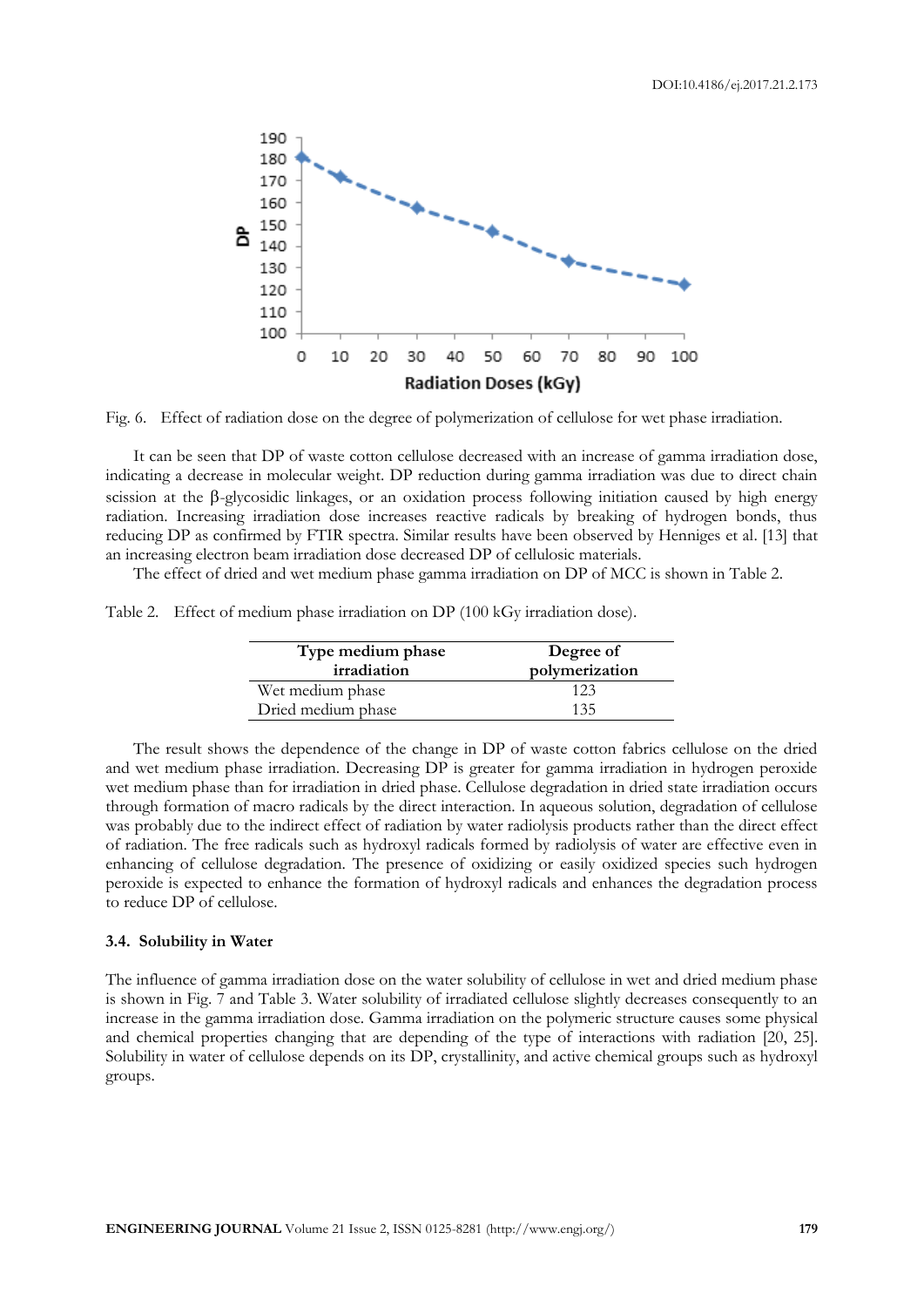

Fig. 7. Effect radiation dose on solubility in water of cellulose for wet phase irradiation.

Table 3. Effect of medium phase irradiation on solubility in water (100 kGy irradiation dose).

| Type of medium phase<br>irradiation | Solubility in water<br>$($ %) |
|-------------------------------------|-------------------------------|
| Wet medium phase                    | 4.38                          |
| Dried medium phase                  | 4.46                          |

Based on the results, irradiation of waste cotton fabrics cellulose increased percentage crystallinity while DP and the hydroxyl groups in the cellulose decreased. Decreasing DP of cellulose increased the solubility in water because the molecular weight is reduced and this might increase the entropy driving force for dissolution due to decreasing number of intermolecular interactions. Increasing percentage crystallinity at a low radiation dose decreased the solubility because dissolving cellulose requires solvent molecules getting access into the core of cellulose crystalline. Irradiated cellulose exhibit a decreased number of hydrophilic character of hydroxyl groups as shown in FTIR results which tend to decrease the solubility of the cellulose. Based on the results, increasing cellulose crystallinity and decreasing polar hydroxyl groups play a more important role in cellulose solubility in water than decreasing DP.

#### **3.5. Physicochemical Properties**

The results of some physicochemical properties of the MCC prepared from irradiated waste cotton fabrics cellulose and the standard Avicel PH101 commercial carried out in accordance with European Pharmacopoeia are shown in Table 4. The results of the MCC from irradiated waste cotton showed that the MCC were white and granular powder. These results agree with MCC commercial and the European Pharmacopoeia (EP) specifications for MCC. The test for irradiated cellulose revealed that the pH did not change from the value of 5. The EP specified pH range of 5 to 7.5 for microcrystalline cellulose; therefore, the results complied with specifications for the pH of MCC.

Weight loss on drying was expressed as moisture content which could be an indication of suitability of the material for use as diluent. Table 4 shows that percent loss on drying determined on the MCC from irradiated waste cotton cellulose was found in the range of 5.39 to 6.19 %, being higher than Avicel MCC commercial i.e. 0.86 %. European Pharmacopoeia limit of loss on drying for MCC has been set at 7.0 %. These results indicated that the loss on drying of the all samples is within the specification. Bulk density of MCC reflects its porosity, which is an important factor in the application of MCC because it is used as an indirect method of assessing powder flow ability. As shown in Table 4, there are no significant differences on effects of the irradiation doses and medium phase irradiation on the bulk densities of the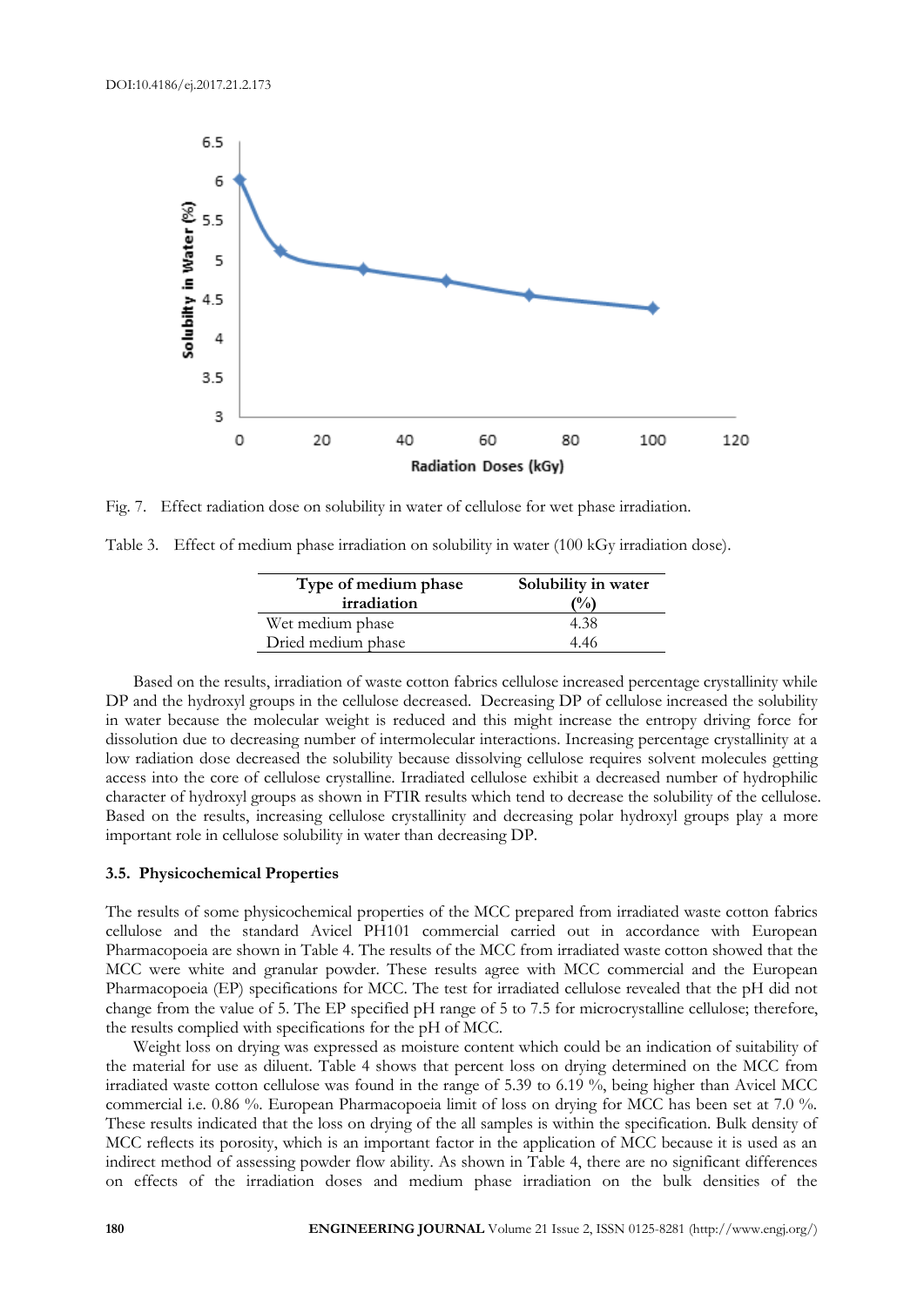microcrystalline cellulose samples. The bulk density for the MCC was slightly higher than that of the Avicel as seen in Table 4. Increased bulk density has been suggested due to small particle size and it also can be controlled by grinding process. An increase in bulk density might be associated with the better the potential for a material to flow and to re-arrange under compression [6]. The result revealed that all microcrystalline cellulose samples might have good flow properties.

| Parameters                     | Wet phase Irradiation |           |                                               |           |            | <b>Dried</b><br>phase | <b>MCC</b><br>Comme | Requireme<br>nts of           |
|--------------------------------|-----------------------|-----------|-----------------------------------------------|-----------|------------|-----------------------|---------------------|-------------------------------|
|                                | 10<br>kGy             | 30<br>kGy | 50<br>kGy                                     | 70<br>kGy | 100<br>kGy | 100<br>kGy            | rcial               | European<br>Pharmaco<br>poeia |
| Colour                         | White                 | White     | White                                         | White     | White      | White                 | White               | White                         |
| Texture                        | Granular<br>powder    | powder    | Granular Granular Granular Granular<br>powder | powder    | powder     | Granular<br>powder    | Granular<br>powder  | Granular<br>powder            |
| pH                             | 5                     | 5         | 5                                             | 5         | 5          | 5                     | 5                   | $5.0 - 7.5$                   |
| Loss<br>on<br>drying $(\%)$    | 5.39                  | 5.57      | 5.71                                          | 6.11      | 6.15       | 6.19                  | 0.86                | < 7.0                         |
| Bulk<br>density<br>$(gr/cm^3)$ | 1.262                 | 1.258     | 1.250                                         | 1.248     | 1.236      | 1.220                 | 1.127               |                               |

Table 4. Physicochemical properties of the MCC and Avicel PH101 MCC commercial.

# **4. Conclusion**

Microcrystalline cellulose has been successfully isolated from waste cotton fabrics using gamma irradiation. The results obtained from FTIR and XRD analysis confirmed that the irradiated cellulose exhibits similar patterns compared to those of commercial MCC. XRD confirmed a slight increase in percentage crystallinity while crystallite sizes decrease with gamma irradiation dose. Increasing total irradiation doses could decrease both the degree of polymerization and solubility in water. The result showed that irradiation in hydrogen peroxide aqueous medium could increase degradation of waste cotton cellulose. The microcrystalline cellulose product obtained from the waste cotton fabrics using gamma irradiation conformed to the physicochemical properties in the European Pharmacopoeia.

# **References**

- [1] F. Lv, C. Wang, P. Zhu, and C. Zhang, "Isolation and recovery of cellulose from waste nylon / cotton blended fabrics by 1-allyl-3-methylimidazolium chloride," *Carbohydr. Polym*., vol. 123, pp. 424–431, 2015.
- [2] X. Sun, C. Lu, Y. Liu, W. Zhang, and X. Zhang, "Melt-processed poly (vinyl alcohol ) composites filled with microcrystalline cellulose from waste cotton fabrics," *Carbohydr. Polym.*, vol. 101, pp. 642– 649, 2014.
- [3] J. Li, D. H. L. Ng, P. Song, C. Kong, Y. Song, and P. Yang, "Preparation and characterization of highsurface- area activated carbon fibers from silkworm cocoon waste for Congo red adsorption," *Biomass and Bioenergy*, vol. 75, pp. 189–200, 2015.
- [4] A. Zabaniotou and K. Andreou, "Development of alternative energy sources for GHG emissions reduction in the textile industry by energy recovery from cotton ginning waste," *J. Clean. Prod*., vol. 18, no. 8, pp. 784–790, 2010.
- [5] G. Thoorens, F. Krier, B. Leclercq, B. Carlin, and B. Evrard, "Microcrystalline cellulose , a direct compression binder in a quality by design environment — A review," *Int. J. Pharm*., vol. 473, no. 1–2, pp. 64–72, 2014.